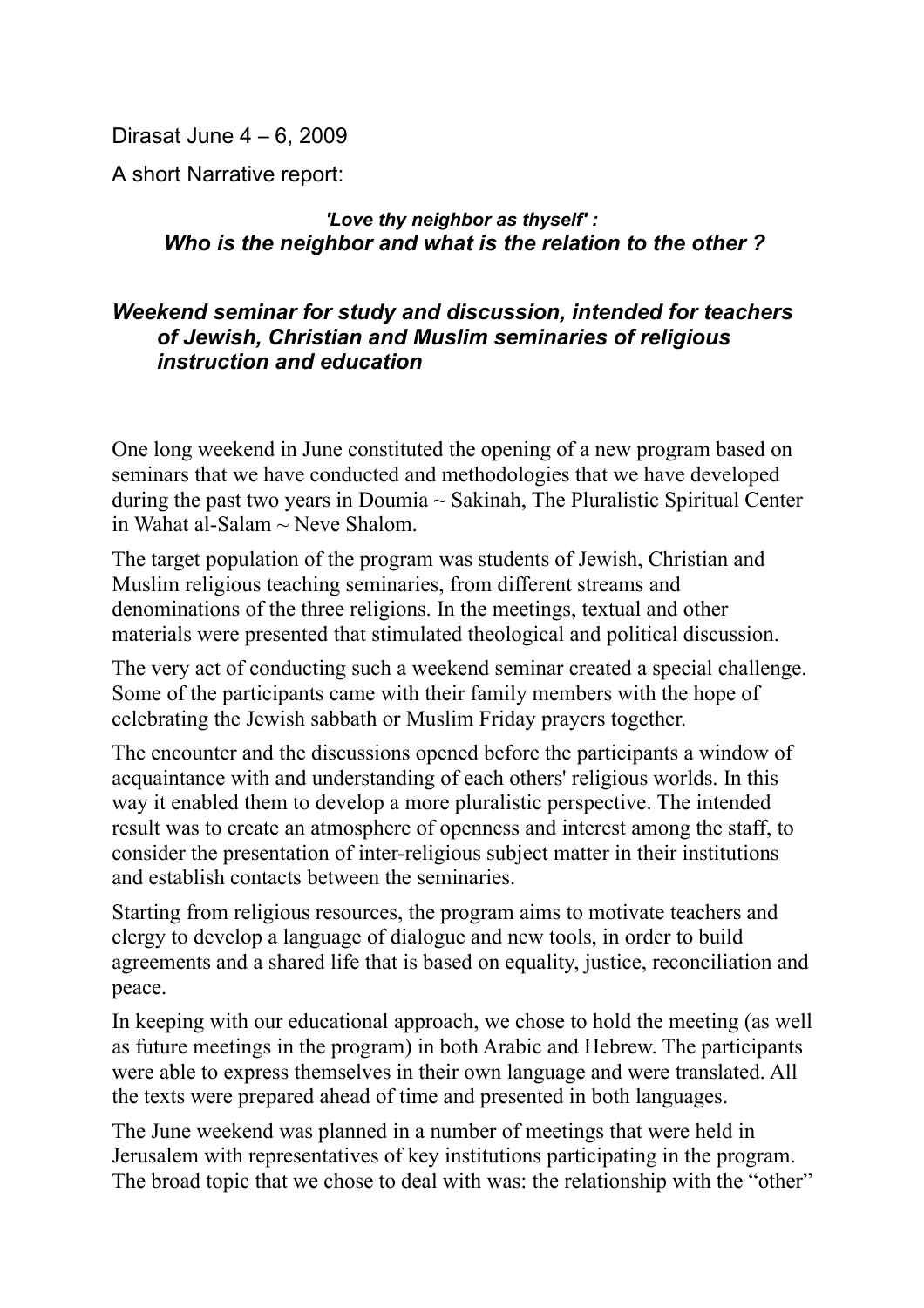in each religion. The representatives of the colleges that participated in the planning were requested to prepare texts, each from their own religion, to present the subject and open it to discussion. The other participants were requested to lead prayers and prepare a sermon. The steering committee included Abdessalam Najjar and Dorit Shippin from the Pluralistic Spiritual Center of Wahat al-Salam ~ Neve Shalom (WAS-NS); Ron Kronish and Ofir Yarden, from the Israel Inter-religious Council; Rabbi Prof. Yehodaya Amir from Hebrew Union College; Rev. Dr. Jamal Khader from the Latin Patriarch Seminary in Beit Jalla; Dr. Ahmad Ghabin and Dr. Hanan Abu-Moch from Al-Qasemi College in Bakaa al-Gharbiah and Dr. Salim Munair from Bethlehem Bible College.

The participants: 20 in number arrived from various institutions, among them the Hebrew University, the Hartman Institute, the Mussalaha Organization, Hebrew Union College, Bethlehem University, the Latin Patriarch Seminary in Beit Jalla and the Al-Qasemi College in Bakaa Al-Gharbiya.

## *The Program*

We conducted the program at Nes Amim Guest House in the Galilee, a place which symbolizes friendship between Christians and Jews and encourages interreligious encounters. The house of prayer in Nes Amim, in which we conducted the meetings, was suitable for hosting a multi-religious group and constitutes a pleasant and inspirational place for a spiritual meeting.

The first evening was dedicated to making acquaintance and coordinating expectations. The following two days were divided into three segments. Each segment presented a text of one religion and included facilitated discussion in small groups and plenary sessions. At the end of the study and discussion of each religion, prayer was conducted, in the presence of members of the other religions, and a sermon was given.

Discussions took place in both languages and had a theological and political character. They focused on the influence of religious tradition on the political conflict; ways to make use of religious resources for the advancement of justice, reconciliation and peace in our region; the possibility of conducting a similar study program in each of the institutions; and the possibility of interinstitutional cooperation.

In the summary session, Rabbi Prof. Yehodaya Amir (a participant and member of the steering committee) said:

*A few years ago I was a guest at a Protestant church in Berlin. The Church had a glass wall, through which there was a view of the woods. The cross was not inside the church but placed outside, behind the glass wall. God is in the world - and not in any church. As human beings we*